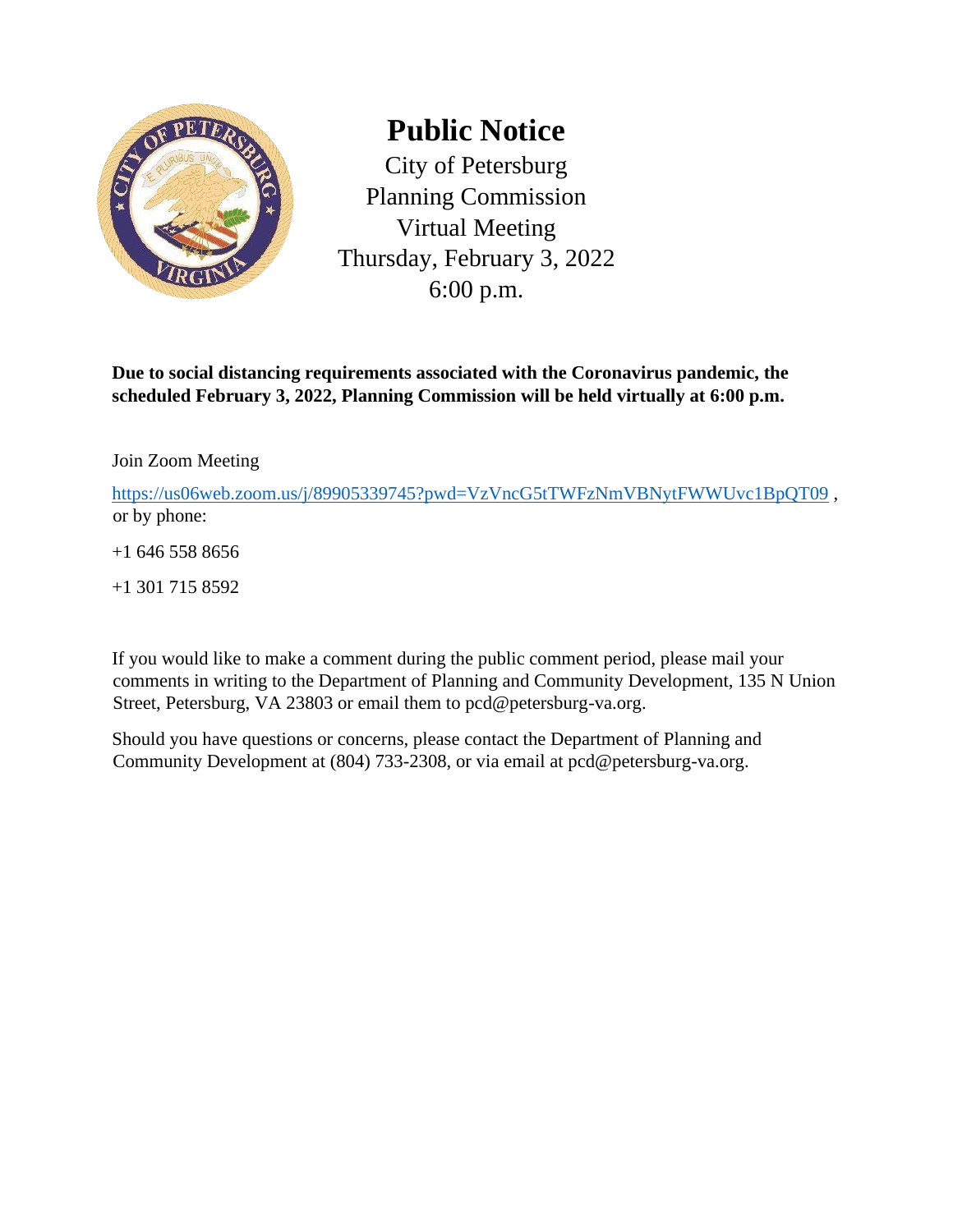

**City of Petersburg** 

Planning Commission Virtual Meeting Thursday, February 3, 2022 6:00 p.m.

- 1. Call to Order
- 2. Roll Call
- 3. Adoption of the Agenda
- 4. Adoption of the Minutes
	- a. January 20, 2022, Planning Commission Meetings
- 5. Public Information Period (3-minute maximum comment period for each speaker)
- 6. Public Hearings
	- a. 22-CPA-01: A resolution recommending approval of amendments to the City's Comprehensive Plan to comply with the Chesapeake Bay Preservation Act.
	- b. 22-REZ-02: A petition to rezone property located at 801 S Adams Street, TP: 031300002, from RB, Office-Apartment District, to MXD-3, Mixed Use District. The property is 24.02 acres.
	- c. City Code Amendment 2021-01: Consideration of amendments to the City of Petersburg Code of Ordinances, Chapter 50. Environment Article II. Noise and recommendations to the City Council.